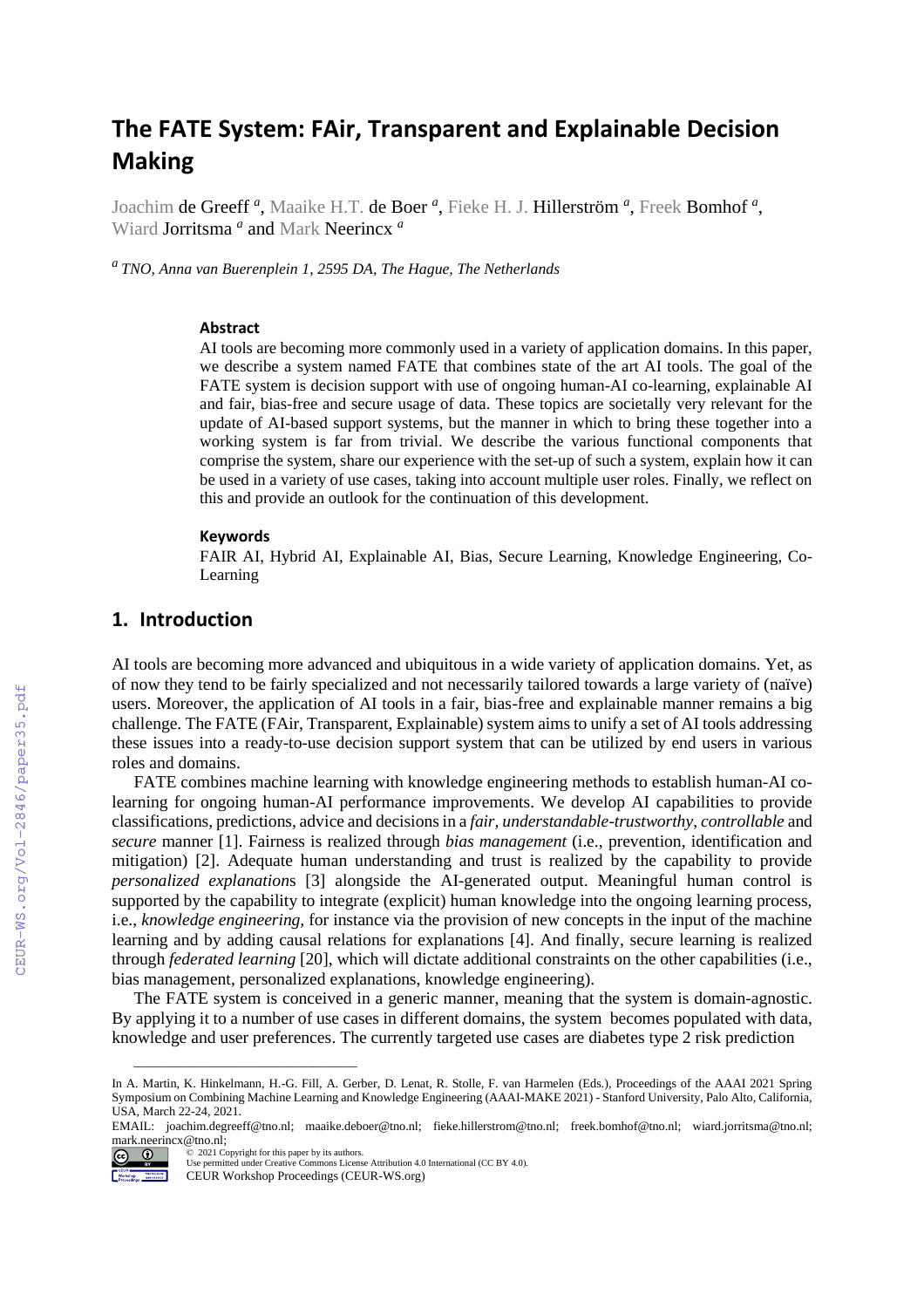and management (healthcare), industrial predictive maintenance (industry) and risk assessment of convicts' fleeing chance (justice and security).

The creation of the FATE system was a challenge, because combining the different AI research areas as well as maintaining a generic system has not yet been done before. The method of socio-cognitive engineering [5] is used to perform research and development of the FATE system in an incremental manner. In this paper we share our experience with creating such a system.

In the next section we describe the different components of the FATE system. Following that, we reflect on the process and experiences of the first year of working on the system and we conclude with an outlook towards future work.

# **2. Components of the FATE system**

The FATE system is conceived as a generic decision support system, that can be applied within a variety of different domains and use cases. Through application to a specific use case, the FATE system becomes instantiated for this particular context. A working use case is for example decision support for diabetes type 2, in which the system can give health-related advice to both healthcare professionals and patients, tailored towards their respective contexts. Thus, the use case specifies the user roles, domain knowledge, data sources and advice type.



**Figure 1**: Overview of the integrated FATE system with functional modules.

The individual components that constitute the FATE system are developed in a modular fashion. Typically, these are research topics themselves for which we utilize state-of-the art insights and craft these into a functional module that forms a building block in the integrated FATE system (see Figure 1 for a schematic illustration). The creation of these modules is a combination of implementing the latest scientific insights into a working software module and original research. The functional modules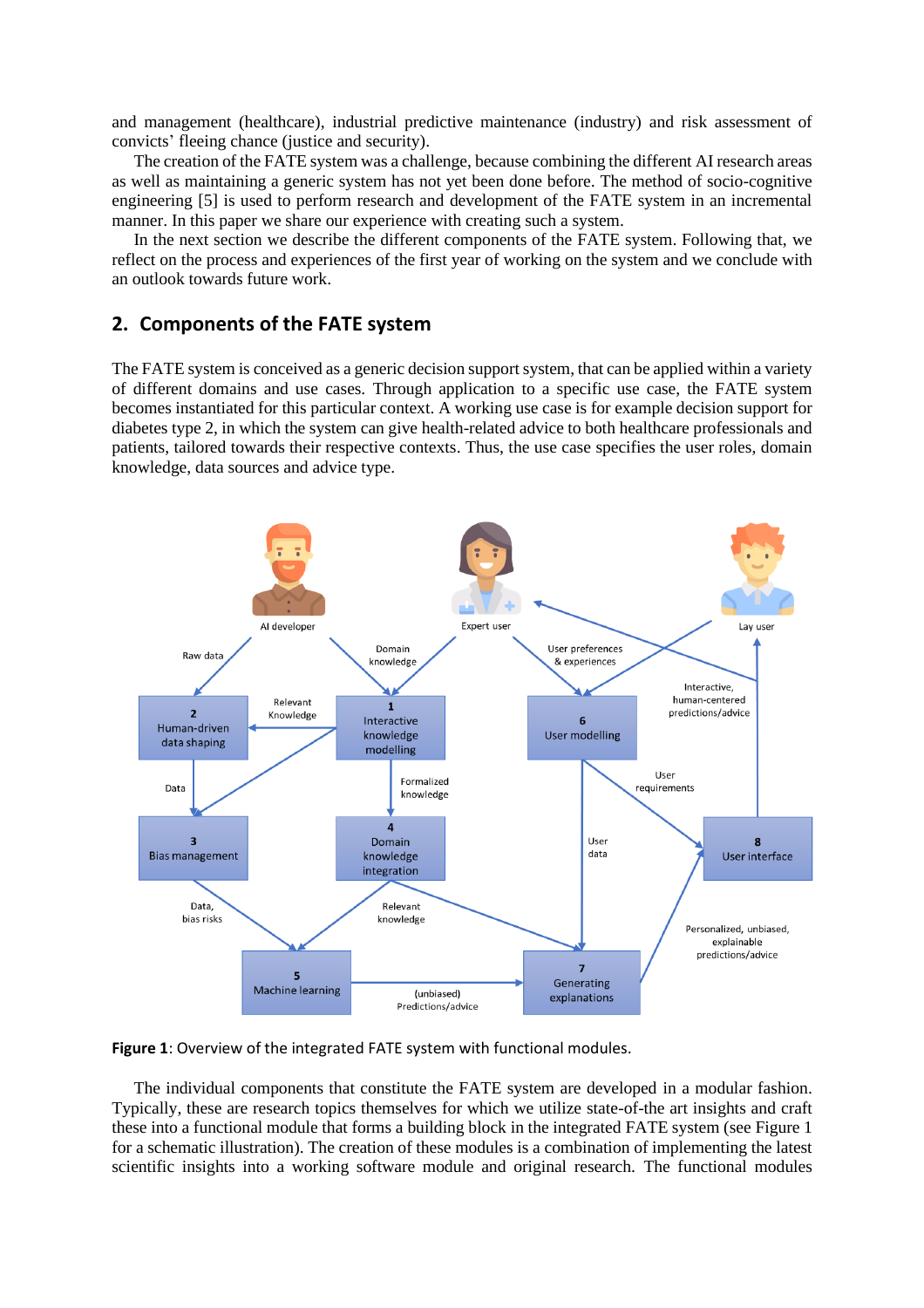contribute to five research topics that are currently explored within FATE: *I) Fair AI, II) Hybrid AI, III) Explainable AI, IV) User interaction & Co-learning and V) Secure learning*.

- I) **Fair AI**, through bias identification, evaluation and mitigation as to ensure a fair and trustworthy system (Module 3, Figure 1). Bias has been touted as the Achilles heel for many AI systems, as it can easily skew predictions into unwanted directions [2]. In some cases you want to avoid bias, for instance when having ML models trained on a particular user set making predictions for another group of users, while in other cases bias can be exploited, i.e. by making more accurate predictions when the system is aware of existing biases. To ensure a fair and trustworthy AI model, the AI developer takes the following steps to detect and mitigate bias: (1) collect the knowledge for risks, requirements and expectations from experts and stakeholders; (2) with the knowledge, inspect the data for bias risks; (3) based on data and knowledge, priorities in bias risks are selected. The scope, the metrics and the necessary model features are determined; (4) detect bias in impact by running a baseline model and visualizing metrics; (5) act upon the bias risk detection and perform bias mitigation; and finally, (6) evaluate the system by the metrics and use the audit of the process for communication and documentation.
- II) **Hybrid AI**, in which we combine knowledge and data-driven approaches to obtain enriched predictions. In Module 1 "Interactive knowledge modelling", domain knowledge is captured in a formal representation by the AI developer and domain expert(s). They keep the knowledge model updated with the latest insights during the system's lifecycle. In Module 2 "Human-driven data shaping" the AI developer transforms the raw data into data that can be used to train the machine learning model. Domain knowledge from Module 1 is used to extract useful and meaningful features. In Module 4 "Domain knowledge integration", domain knowledge is then used to improve predictions that would in a sole data-driven approach perform less well, and/or to provide constraints through which the generated advice can be improved/tailored towards the user-specific context. Domain knowledge can also aid in dealing with bias (topic I) and help with generating explanations of predictions (topic III). Currently, domain knowledge is added to the Machine Learning component (Module 5 in Figure 1) by using a Graph Neural Network [8, 9]. Both knowledge and data are combined into one graph and used to make predictions [21].
- III) **Explainable AI**. AI-generated advice particularly coming from modern approaches such as deep learning models –may be fairly hard to comprehend for (lay) users. However, to obtain an appropriate level of (i.e., calibrated) trust in the system, it is of utmost importance that the system is able to provide adequate explanations that are comprehensible and acceptable to its users [10]. For instance in a healthcare context, both a healthcare professional (e.g., a doctor) consulting an AI-driven prediction system, as well as a patient who may obtain health-related advice from said system need to be able to understand the AI-generated predictions. Not to do so could severely undermine the trust that user place in the system, which can easily result in less effective use. To cater effectively for these different types of user, user modelling is conducted in Module 6 "User modelling". Knowledge about users is captured in two ways: (1) a formal user model containing data of a specific user (e.g., demographics, preferences, interaction history with the system), which is used to personalize explanations, and (2) documentation of user research findings, which is used to inform the user interface design. Based on input from the user module (Module 6), domain knowledge (Module 4) and prediction models (Module 5), explanations are generated in Module 7 "Generating explanations". Information for a variety of explanations (e.g., feature-based, example-based, contrastive) is extracted from the machine learning model. Explanations are personalized based on the user model. An interpretable confidence estimation [7] is also calculated. The generated explanations help users understand the AI model and its predictions. The confidence estimation is particularly useful for trust calibration, because it allows users to adapt their level of trust to the AI's certainty level on a case-by-case basis.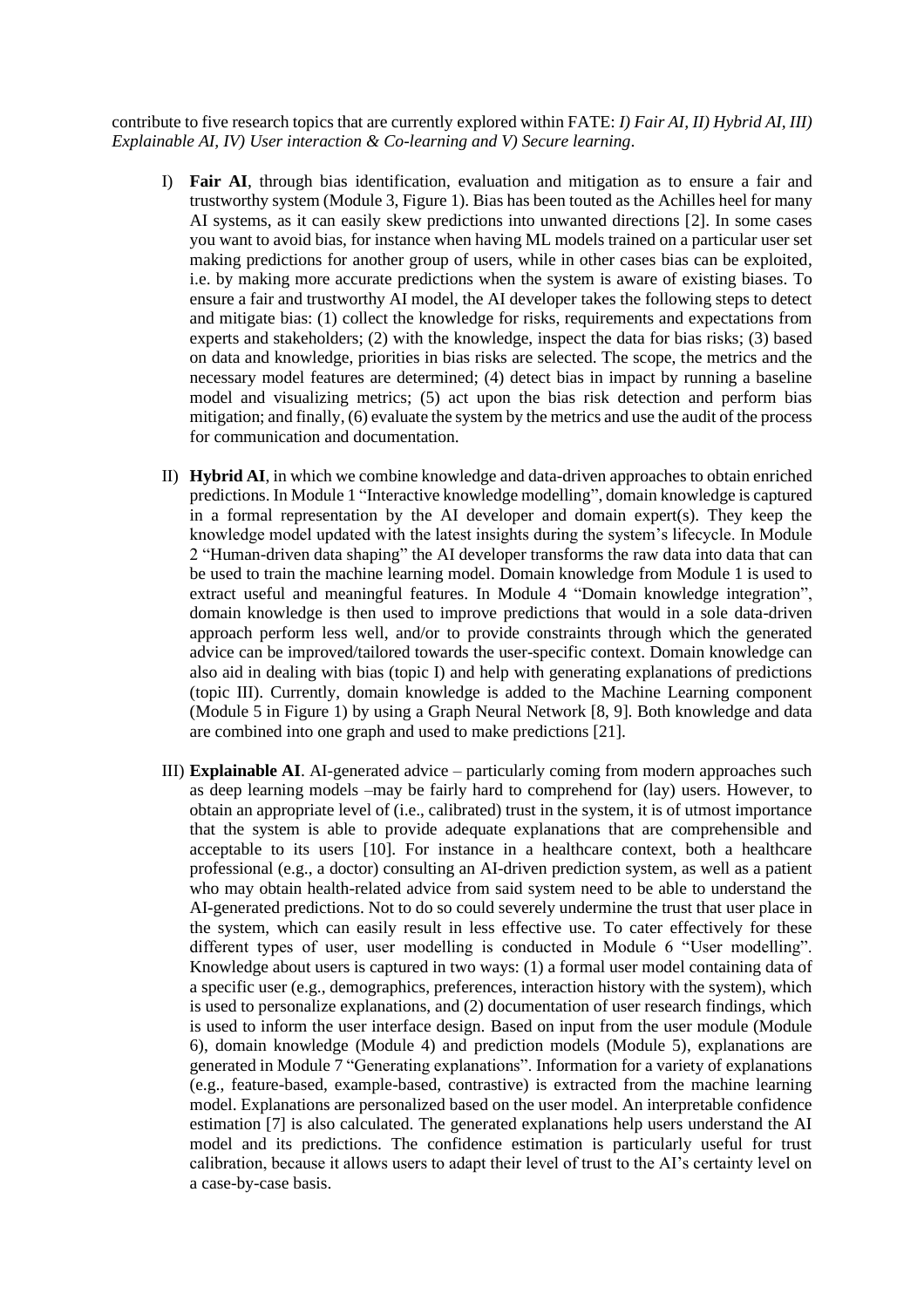- IV) **User interaction & Co-learning**. Users may interact with the system in various capacities and roles. We can identify the following archetypical user roles, although this can vary for different use cases: 1) AI developers/data scientists: persons who train the algorithms and interact with the system from a research/engineering perspective, 2) expert users: persons who interact with the system in their capacity as a professional and as such can provide domain knowledge and expertise that can be incorporated for future iterations, and 3) lay users: persons who interact with the system from a more lay position and/or receiving role, e.g. a patient. For each of these roles, the manner of interaction and mode of presentation should be tailored, also taking into account a particular context derived from the application domain. Particularly for the expert and lay user roles, it may be important to endow the system with appropriate social capabilities, as this can aid in effective application of ML/AI approaches in a social context [6]. Users interact with the system through a user interface (Module 8)**,** which allows them to interactively explore the AI output through user interface components that are embedded in larger applications (e.g., an AI for medical decision support might be embedded in an Electronic Medical Record). The user interface is designed according to user-centered design principles to ensure that users can use the AI output to reach their goals effectively, efficiently, and enjoyably.
- V) **Secure learning**. In many cases, the input data will be sensitive. Various approaches exist to prevent or considerably reduce the risk of information leakage. In the health domain, federated learning is used often for horizontally partitioned data, which is also the case for the use case described in the next section. While this approach provides good protection, it is still possible to extract information from the models that are trained in federated locations. Therefore, we explore how additional approaches, like Multi Party Computation or Differential Privacy, may be used to make the training process more secure.

While the above topics each provide challenges in their own right, it is relevant to integrate these functionalities into one system because there is considerable interplay between them. This may include:

- Explicitly modelled world knowledge is not only used to improve the Hybrid AI component, but will also be needed to more effectively guide the bias detection component, to explicitly model user preferences for the interaction part, and to make better explanations towards the user.
- Bias mitigation measures that are taken by the bias component should be an integral part in the Explainable Artificial Intelligence component: since the user should be warned that either the prediction is inaccurate because of bias, or that this has been accounted for.
- The choice of explanations and the way it is presented to the user, will have impact on the effect. Some types of explanations will not be understood so the system may want to conclude that other forms would be more effective.
- When secure learning methods are used, information is effectively hidden so that only the necessary information is actually known. This puts limits on requirements like transparency and explainability. For instance, explanations using actual examples from the training set may become impossible. Another effect may be that bias identification is not possible when it was not an explicitly formulated information element in a secure learning procedure.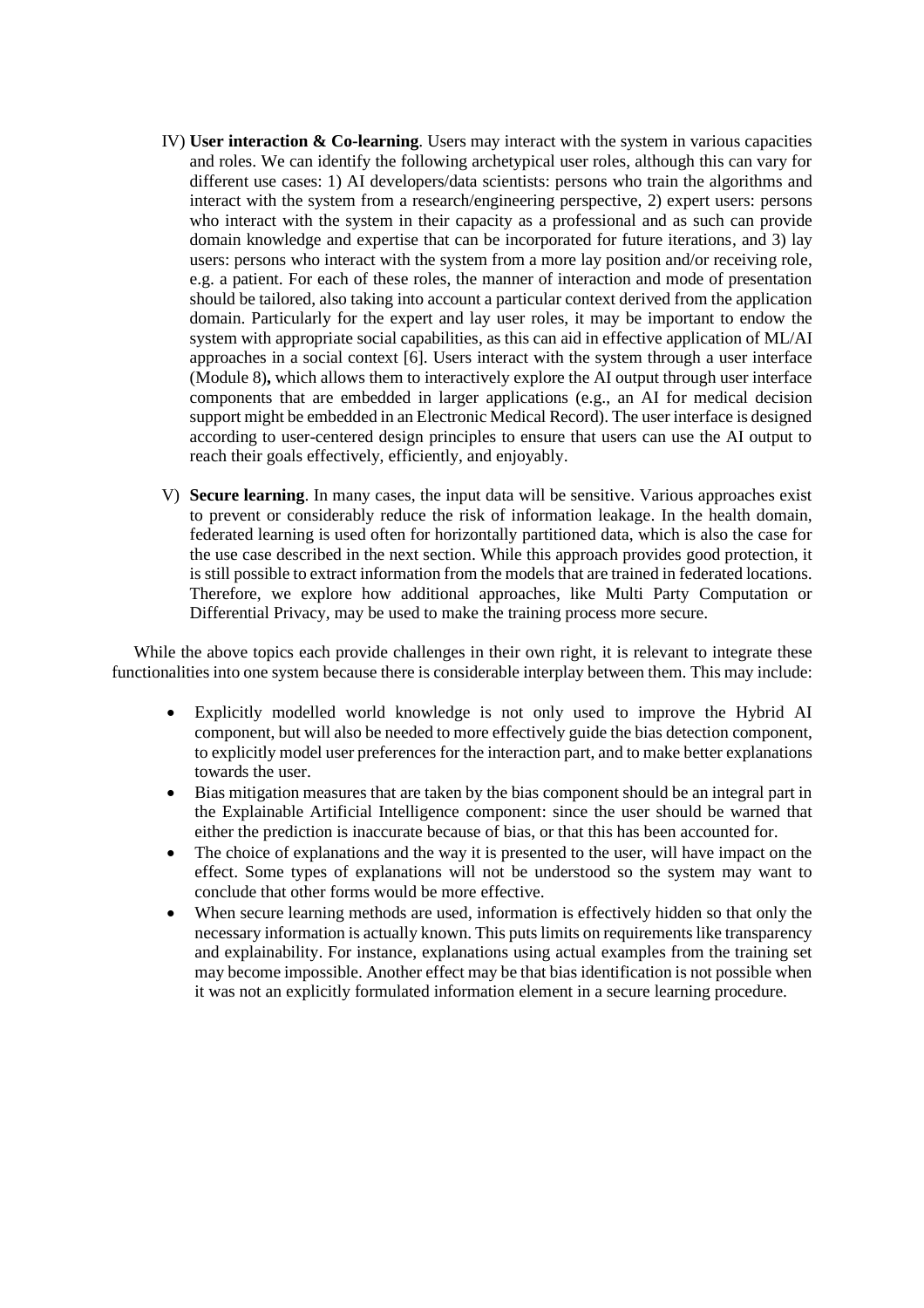## **3. A first prototype**

To establish sustained progress in the decision-making and task performance for complex problems, hybrid AI-solutions are being proposed and researched that complement and reinforce human's cognitive work [11,12]. We developed a first prototype of the FATE hybrid system that incorporates basic functionalities for bias management, personalized explanations, knowledge modelling and federated learning in order to establish ongoing, effective and fair, *human-AI co-learning*.

The research and development of such hybrid intelligence is *transdisciplinary* by nature (cf, [13]), requiring transdisciplinary system modelling (cf. [14]). The FATE project team comprises the diverse disciplines for researching the relevant topics with their dependencies (such as human factors, agent modelling, machine learning, human-computer interaction, behaviour change, chronic diseases). For establishing the joint project objectives, the research questions and the research & development methods, we are developing an easy-to-understand modelling language with a common vocabulary that describes the envisioned co-learning solution as re-usable design patterns (cf., [15,16,17]). In addition to this design approach, for the evaluation we specified and assessed the first set of evaluation methods and metrics, focusing on understandability and trust of explained AI-output [18].

We used the socio-cognitive engineering method [5] to facilitate a common ground between the team members from different disciplines, and to integrate the relevant technical, human factors, and operational aspects into a coherent problem description and solution direction.

The design of the scenario and corresponding prototype forced the project team to harmonize the machine learning and knowledge modelling, to collaborate on the transdisciplinary research topics of fairness and explainable AI, and to integrate AI's input and output into a coherent set of interaction design patterns (cf. [19]). For example, explanations can help to become aware of bias risks and to mitigate biases, with the specific roles of AI-developer, domain expert (Health Care Professional, HCP) and layperson (patient) in a diabetes use case.

Docker<sup>1</sup> was used to integrate the different modules from Figure 1 into a single FATE prototype. The user interface module was built using  $Dash<sup>2</sup>$  and Bootstrap<sup>3</sup> and contains a set of UI components that can be combined in a way that is tailored to the user interacting with the system (e.g., a HCP may require different components than a patient). Figure 2 shows a screenshot of the prototype, including UI components for the certainty of an AI prediction, evidence for and against a prediction, a contrastive explanation, an example-based explanation, and the performance of the AI model for a specific prediction.

<sup>1</sup> Docker, Inc (n.d.). *Docker: Empowering App Development for Developers.* https://www.docker.com/

<sup>2</sup> Plotly (n.d.). *Introduction to Dash*. https://dash.plotly.com/introduction

<sup>3</sup> *Bootstrap – The most popular HTM, CSS, and JS library in the world.* (n.d.). https://getbootstrap.com/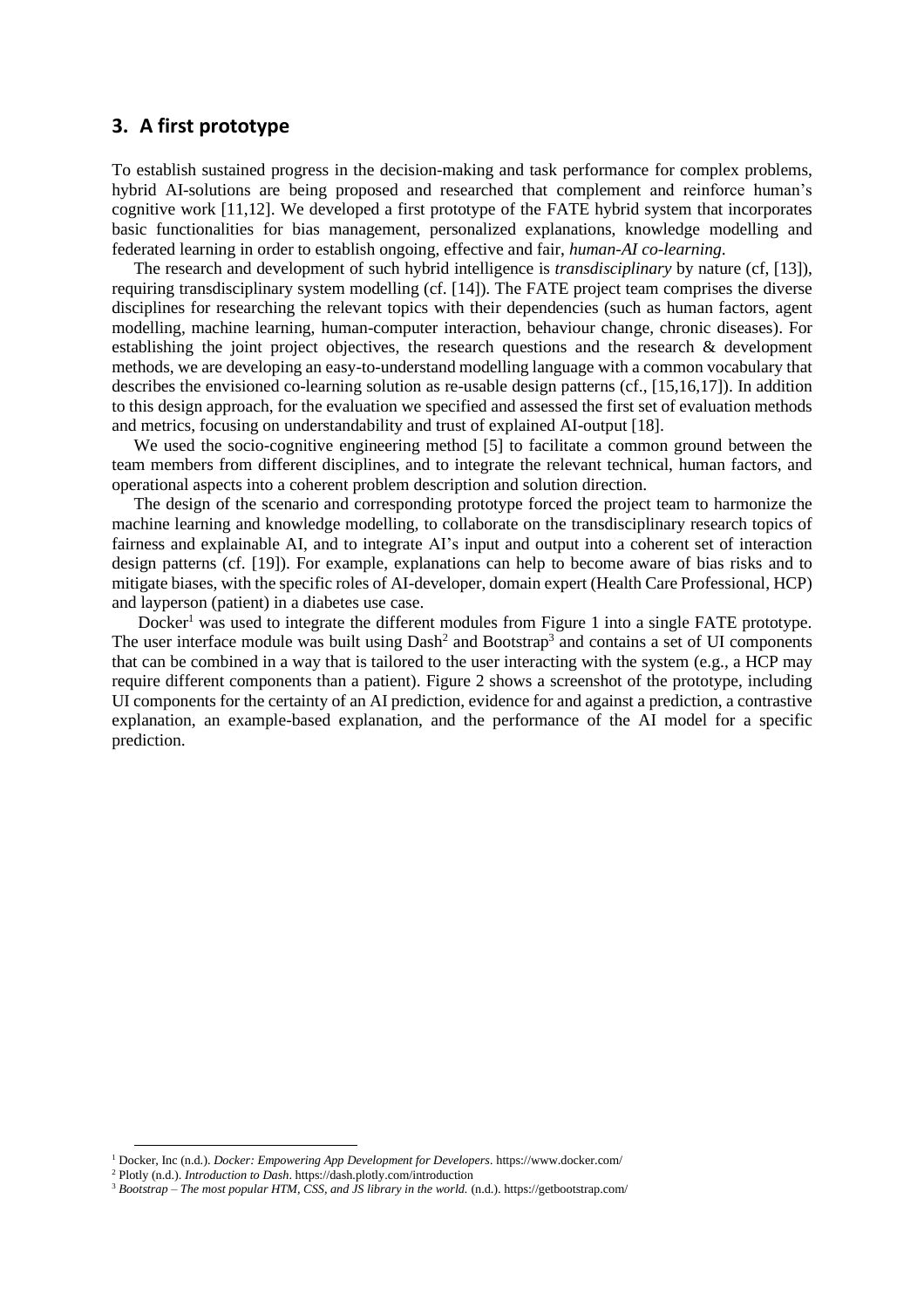



#### Al performance

The performance of the system for the prediction 'High diabetes risk' on the validation dataset.

Sensitivity: 61% Specificity: 88%

|               |                    | Gold standard            |                          |
|---------------|--------------------|--------------------------|--------------------------|
|               |                    | High diabetes risk       | Other                    |
| Al prediction | High diabetes risk | True positive: 120 (22%) | False positive: 44 (8%)  |
|               | Other              | False negative: 76 (14%) | True negative: 313 (57%) |

**Figure 2.** Screenshot of the FATE prototype for the HCP user role. This example shows UI components for the certainty of an AI prediction, evidence for and against a prediction, a contrastive explanation, an example-based explanation, and the performance of the AI model for a specific prediction (from top to bottom).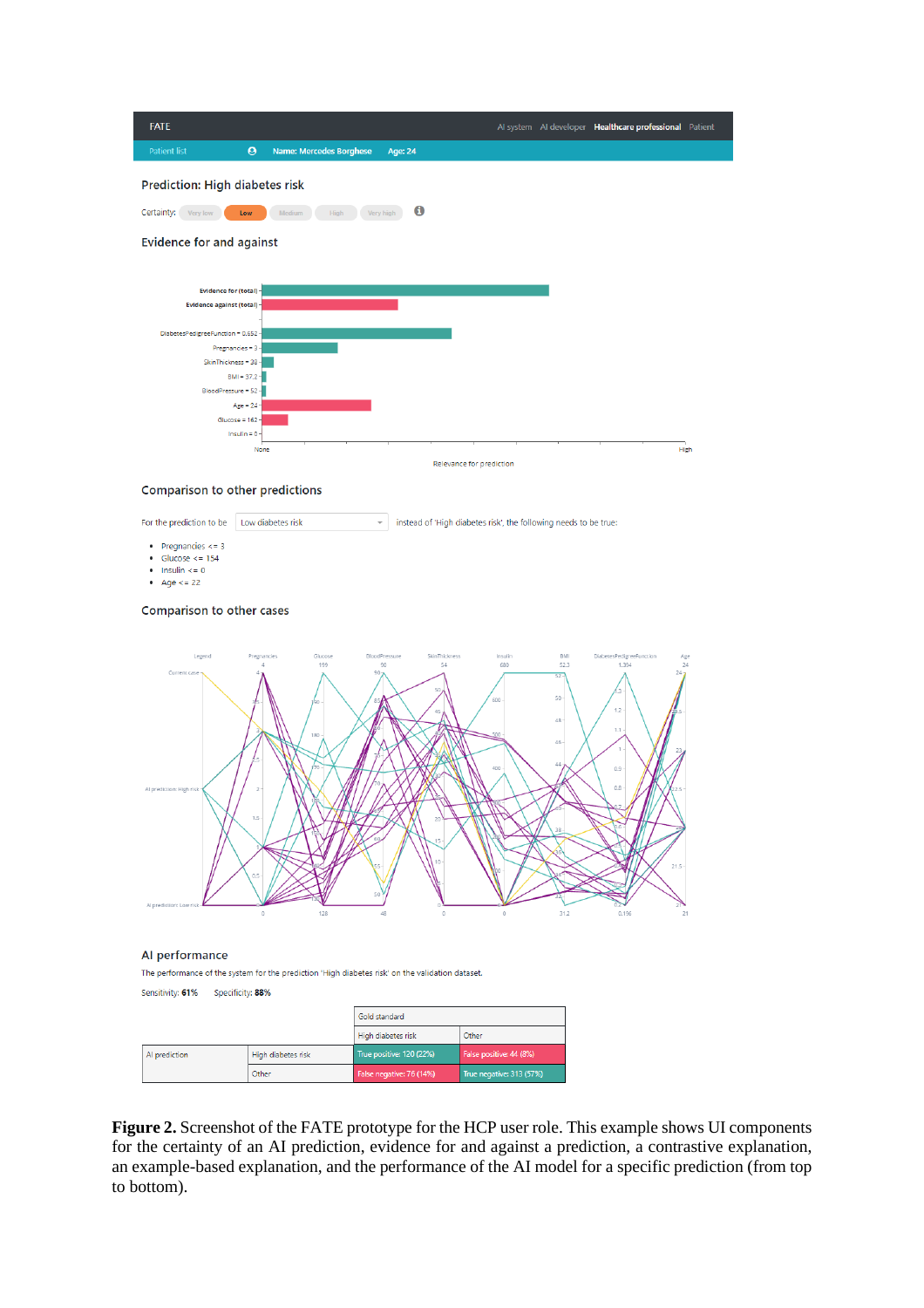# **4. Outlook**

The FATE project is a multi-year research project that is continuing in 2021. Compared to last year, there will be a stronger focus on the user-roles and the interaction that they will have with the system. In particular, we will focus more on the research topics of of fairness, explainable AI, co-learning, and secure learning. We continue the goal of building a generic system, meaning that it needs to be able to deal with a wide variety of different contexts. Context can change, depending on both different user roles and different use cases. The three user roles remain the same, but we generalize these more so that they can be applied within use cases in (very) different domains:

- 1) Researcher (a domain researcher, e.g. a medical researcher, a criminologist, a sociologist),
- 2) Consultant (advisor of a subject, e.g. a medical doctor, a judge, a civil servant),
- 3) Subject (affected person, e.g., a patient/consumer, a convicted person, a naïve users, etc.).

Each of these user roles will place specific demands on the system with respect to the type of interaction that will occur over time.

The system will be adaptive towards the users, learn from the interaction and the feedback that users provide and from additional data that may become available as scenarios unfold, and thus evolve towards an increasingly personalized and optimized support system that can provide advice in a fair and secure manner.

# **Acknowledgements**

The FATE project is funded by the TNO Appl.AI program (internal AI program).

# **References**

- [1] Tae, K. H., Roh, Y., Oh, Y. H., Kim, H., & Whang, S. E. (2019, June). Data cleaning for accurate, fair, and robust models: A big data-AI integration approach. In *Proceedings of the 3rd International Workshop on Data Management for End-to-End Machine Learning* (pp. 1-4).
- [2] Zou J, Schiebinger L. AI can be sexist and racist it's time to make it fair. Nature. 2018 Jul;559(7714):324-326. doi: 10.1038/d41586-018-05707-8. PMID: 30018439.
- [3] Schneider, J., & Handali, J. (2019). Personalized explanation in machine learning: A conceptualization. *arXiv preprint arXiv:1901.00770*.
- [4] Studer, R., Benjamins, V. R., & Fensel, D. (1998). Knowledge engineering: principles and methods. *Data & knowledge engineering*, *25*(1-2), 161-197.
- [5] Neerincx, M., Vught, W., Blanson Henkemans, O., Oleari, E., Broekens, J., Peters, R., ... & Bierman, B. (2019). Socio-Cognitive Engineering of a Robotic Partner for Child's Diabetes Self-Management. Frontiers in Robotics and AI, 6, 118-134. https://doi.org/10.3389/frobt.2019.00118
- [6] de Greeff, Joachim, and Tony Belpaeme. "Why robots should be social: Enhancing machine learning through social human-robot interaction." *PLoS one* 10.9 (2015): e0138061.
- [7] van der Waa, J., Schoonderwoerd, T., van Diggelen, J., & Neerincx, M. (2020). Interpretable confidence measures for decision support systems. *Int. J. of Human-Computer Studies*, 102493.
- [8] Zhou, J., Cui, G., Zhang, Z., Yang, C., Liu, Z., Wang, L., ... & Sun, M. (2018). Graph neural networks: A review of methods and applications. *arXiv preprint arXiv:1812.08434*.
- [9] Wu, Z., Pan, S., Chen, F., Long, G., Zhang, C., & Philip, S. Y. (2020). A comprehensive survey on graph neural networks. *IEEE Transactions on Neural Networks and Learning Systems*.
- [10] De Visser, E. J., Peeters, M. M., Jung, M. F., Kohn, S., Shaw, T. H., Pak, R., & Neerincx, M. A. (2020). Towards a theory of longitudinal trust calibration in human–robot teams. *International journal of social robotics*, *12*(2), 459-478.